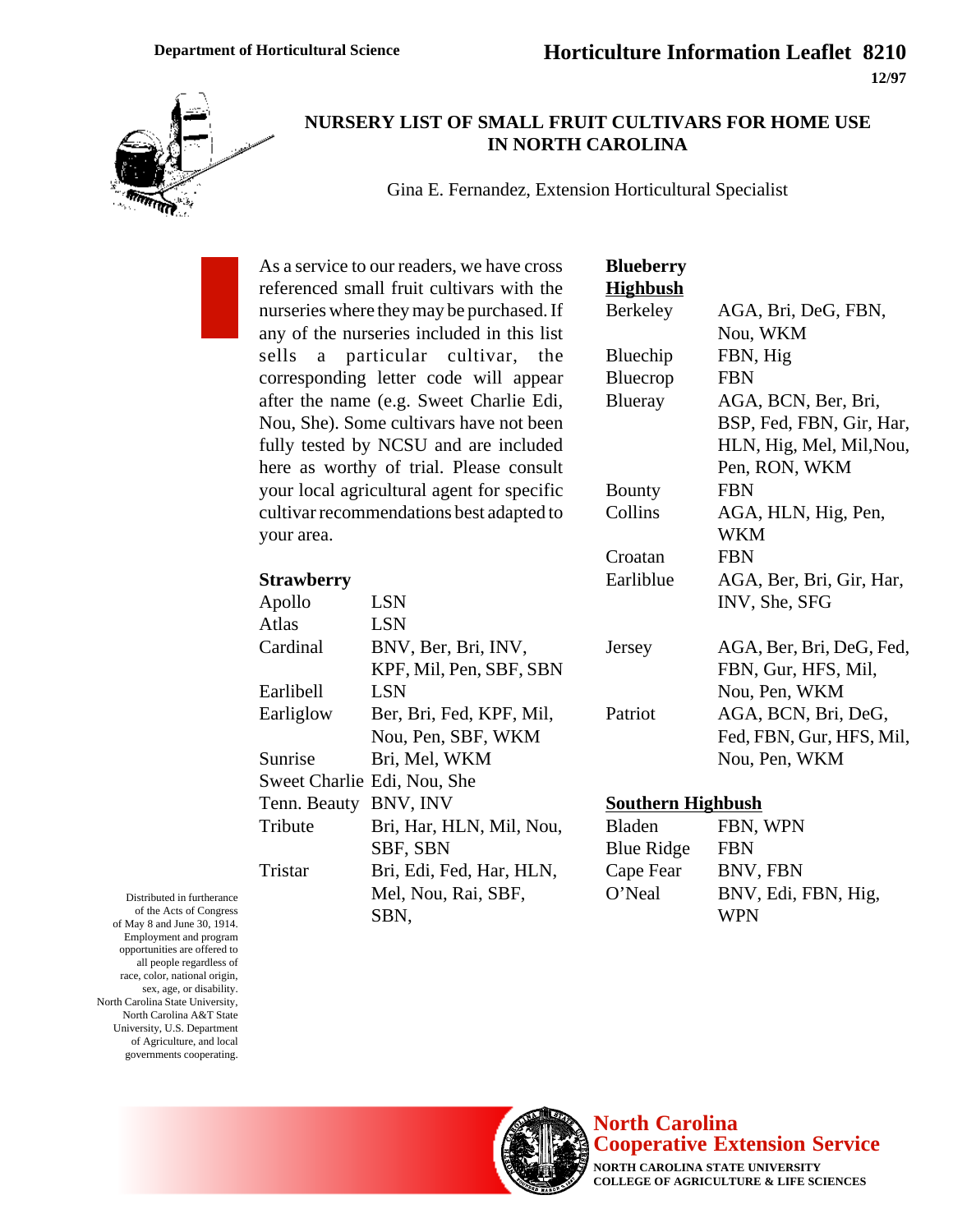| <b>Rabbiteye</b>                  |                                                                                                                            | Reveille              | Nou                                                  |
|-----------------------------------|----------------------------------------------------------------------------------------------------------------------------|-----------------------|------------------------------------------------------|
| Centurion                         | <b>FBN</b>                                                                                                                 | Southland             | INV, SBN                                             |
| Climax                            | BNV, Edi, FBN, Har, INV,<br><b>WPN</b>                                                                                     | Titan                 | Bri, Gur, Nou, SBN                                   |
| Delite                            | BNV, FBN, INV                                                                                                              |                       |                                                      |
| Powderblue                        | BNV, Edi, FBN, Wom                                                                                                         | <b>Black</b>          |                                                      |
| Premier                           | <b>FBN</b>                                                                                                                 | <b>Bristol</b>        | Bri, Har, Mil, NSG, Nou,                             |
| Tifblue                           | BNV, Edi, FBN, INV, SBN,                                                                                                   |                       | <b>SBN</b>                                           |
|                                   | <b>WPN</b>                                                                                                                 | Cumberland            | BSP, Gur, HFS, INV, Mel,<br>Pen, RON                 |
| <b>Blackberry</b><br><b>Erect</b> |                                                                                                                            | Jewell                | Mil, NSG, Nou, Pen                                   |
|                                   |                                                                                                                            | <b>Purple</b>         |                                                      |
|                                   | BNV, CVN, Edi, Eno, INV,                                                                                                   | Royalty               | Bri, Fed, HFS, Mel, Mil,                             |
| Arapaho                           | NSG, Pen, SBF, She, WKM,<br>Wom                                                                                            |                       | NSG, Nou, Pen, SBN                                   |
| Cherokee                          | BNV, Pen                                                                                                                   | Grape                 |                                                      |
| Cheyenne                          | BNV, Bri, INV, Pen, SBF,                                                                                                   | <b>Wine</b>           |                                                      |
|                                   | Sun                                                                                                                        | Cabernet-Sauvignon    | SGI, Wom                                             |
| Choctaw                           | BNV, INV, NSG, Pen, SBF,                                                                                                   | Cabernet franc        | SGI                                                  |
|                                   | SBN, Sun                                                                                                                   | Catawba               | Bri, BSP, Mel, Mil, SNC,                             |
| Comanche                          | BNV, Pen                                                                                                                   |                       | SGI, SFG, WKM                                        |
| Navaho                            | BNV, Bri, CVN, Edi, Eno,                                                                                                   | Chambourcin           | Pen                                                  |
|                                   | Gur, Rai, She, SNC, SBN,                                                                                                   | Chardonnay            | BCN, SGI                                             |
|                                   | Sun, WBN, Wom                                                                                                              | Reisling              | SGI                                                  |
| Kiowa                             | Eno, Pen, SBF                                                                                                              | Seyval                | HLN, Pen                                             |
| Shawnee                           | BNV, CVN, INV, NSG, Pen,<br><b>SBF</b>                                                                                     | Vidal Blanc           | Pen                                                  |
|                                   |                                                                                                                            | <b>Seedless Table</b> |                                                      |
| <b>Semitrailing</b>               |                                                                                                                            |                       |                                                      |
| <b>Chester Thornless</b>          | Bri, CVN, Edi, INV, Rai,                                                                                                   | Einset                | PSC, Pen, Rai, Wom                                   |
|                                   | SBF, SBN                                                                                                                   | Glenora               | Mel, Mil, Pen, Rai, SNC, SBN                         |
| Dirksen Thornless                 | <b>HFS</b>                                                                                                                 | Himrod                | BCN, Gur, HFS, HLN, Mil,<br>Pen, RON, SNC, SGI, SFG, |
| Waldo                             | CVN, SBF                                                                                                                   |                       | SBN, Wom                                             |
|                                   |                                                                                                                            | Interlaken            | BSP, HFS, HLN, Mil, Rai,<br>RON, SFG                 |
| <b>Raspberry</b><br><b>Red</b>    |                                                                                                                            | Lakemont              | Bri, BSP, Mel, Mil, SFG,<br><b>SBN</b>               |
| <b>Autumn Bliss</b>               | Bri, Edi, NSG, Pen, SBF                                                                                                    | <b>Mars</b>           | BSP, Edi, Fed, Pen, SBN                              |
| Citadel                           | Har, NSG                                                                                                                   | Reliance              | BCN, BSP, Gur, HFS, Mil,                             |
| Cherokee                          | BNV, Pen                                                                                                                   |                       | SFG, SBN, Wom, WPN                                   |
| Dorman Red                        | BNV, INV, Pen, SBN, Sun,                                                                                                   | <b>Suffolk Red</b>    | BCN, HLN                                             |
|                                   | Wom                                                                                                                        | Vanessa               | Pen, Rai, SFG, SBN                                   |
| Heritage                          | BNV, Bri, BSP, CVN, Edi,<br>Gur, Har, HFS, HLN, INV,<br>Mel, NSG, Nou, PSC, Pen,<br>RON, SBF, SNC, SBN, WKM,<br><b>WBN</b> | Venus                 | Pen, Rai, SBN, Wom                                   |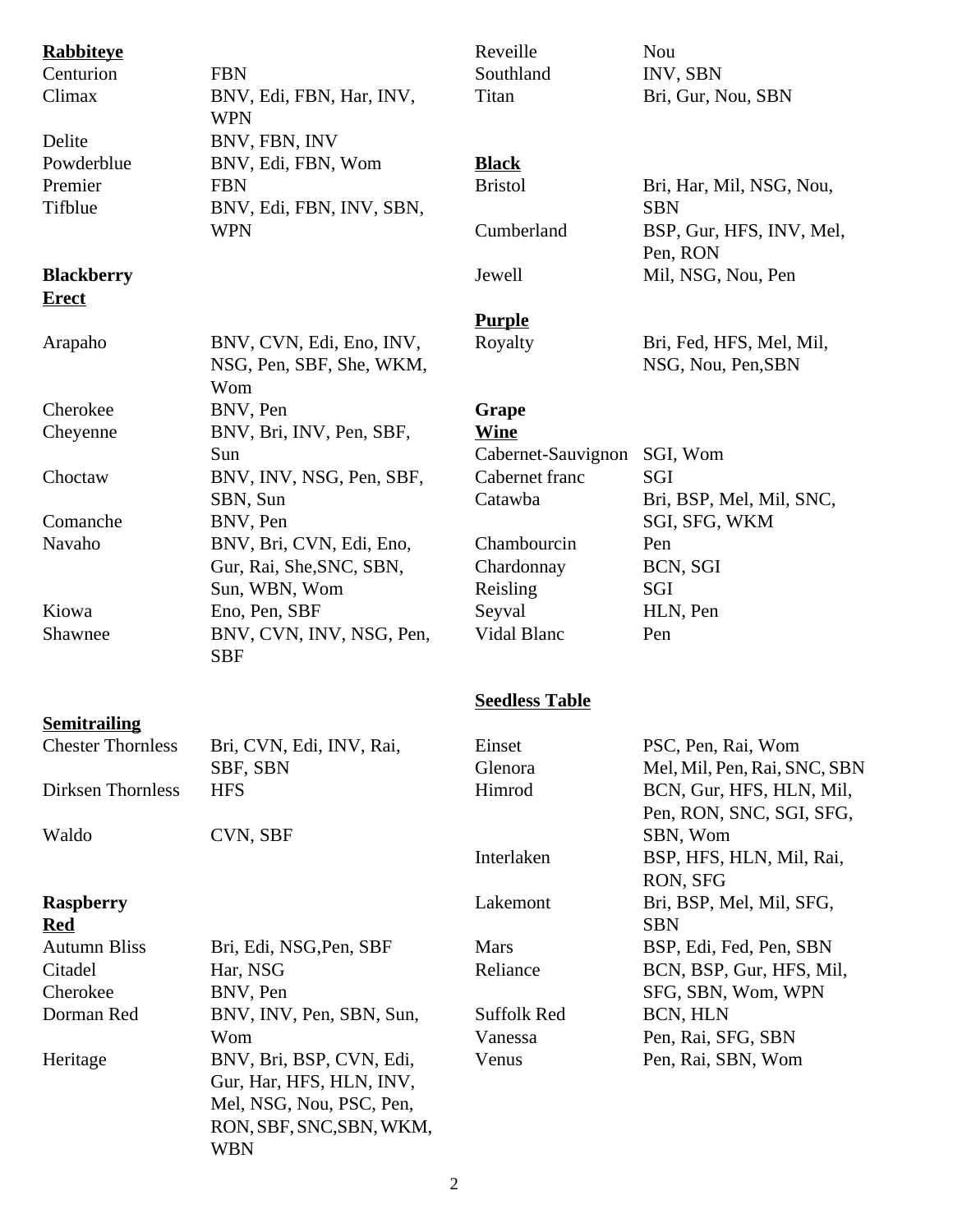### **Seeded Table**

| Concord | BCN, Bri, BSP, Edi, Gur,      |
|---------|-------------------------------|
|         | HFS, Mel, Mil, PSC, Pen,      |
|         | SNC, SGI, SFG, SBN, WKM,      |
|         | <b>WPN</b>                    |
| Niagara | Bri, BSP, Mel, Mil, Pen, SNC, |
|         | SGI, SFG, SBN, WKM, WPN       |
| Seneca  | Mil                           |
| Stueben | BCN, HLN, Mel, Mil, SFG       |

#### **Muscadines**

| Carlos      | BNV, BSP, INV, WPN      |
|-------------|-------------------------|
| Dixie       | <b>INV</b>              |
| Doreen      | BNV, INV                |
| Fry         | BNV, BSP, FTN, INV, WPN |
| Higgins     | BNV, BSP, FTN, INV, WPN |
| Jumbo       | BNV, FTN, INV, WPN      |
| Magnolia    | BNV, INV, WPN           |
| Nesbitt     | BNV, INV                |
| Noble       | BNV, BSP, INV           |
| Scuppernong | BNV, INV, SBN, WPN      |

Nursery list for small fruit cultivars for homeowners in North Carolina.

The line following the address is a reference code used in the cultivar list. Telephone and Fax numbers are included when available. No endorsement of the nurseries is intended and if any are not included, it means we have not received a recent catalog.

### **A.G. Ammon Nursery Inc.**

PO Box 488 Chatsworth, NJ 08019 Phone: 609-726-1370 Fax: 609-726-1270 **AGA**

### **Ames Orchard and Nursery**

18292 Wildlife Road Fayetteville, AR 72701 Phone: 501-443-0282 **AON**

### **Bear Creek Nursery**

PO Box 411 Northport, WA 99157 Fax: 509-732-4417 **BCN**

### **Berlin Seed**

Route 62, Box 212 Berlin, OH 44610 Phone: 216-893-3817 Ext. 5371 **Ber**

### **Bottoms Nursery and Vineyard**

360 Pullins Road Concord, GA 30206 Phone: 770-884-5661 **BNV**

### **Brittingham Plant Farms**

PO Box 2538 Salisbury, MD 21801 Phone: 410-749-5153 Fax: 1-800-448-1267 **Bri**

### **Burgess Seed and Plant Co.**

905 Four Seasons Road Bloomington, IN 61701 **BSP**

### **Cedar Valley Nursery**

3833 McElfresh Road Centralia, WA 98531 Phone: 360-736-7490 Fax: 360-736-6600 **CVN**

### **Chestnut Hill Nursery Inc.**

Rt. 1 Box 341 Alachua, Fl 32615 Phone: 904-462-2820 **CHN**

### **DeGrandchamps Blueberry Farm**

15037 77 Street South Haven, MI 49090 Phone: 616-3915 Fax: 616-637-2531 **DeG**

### **Edible Landscaping**

PO Box 77 Afton, VA 22920 Phone: 804-361-9134 or 1-800-524-4156 Fax: 804-361-1916 **Edi**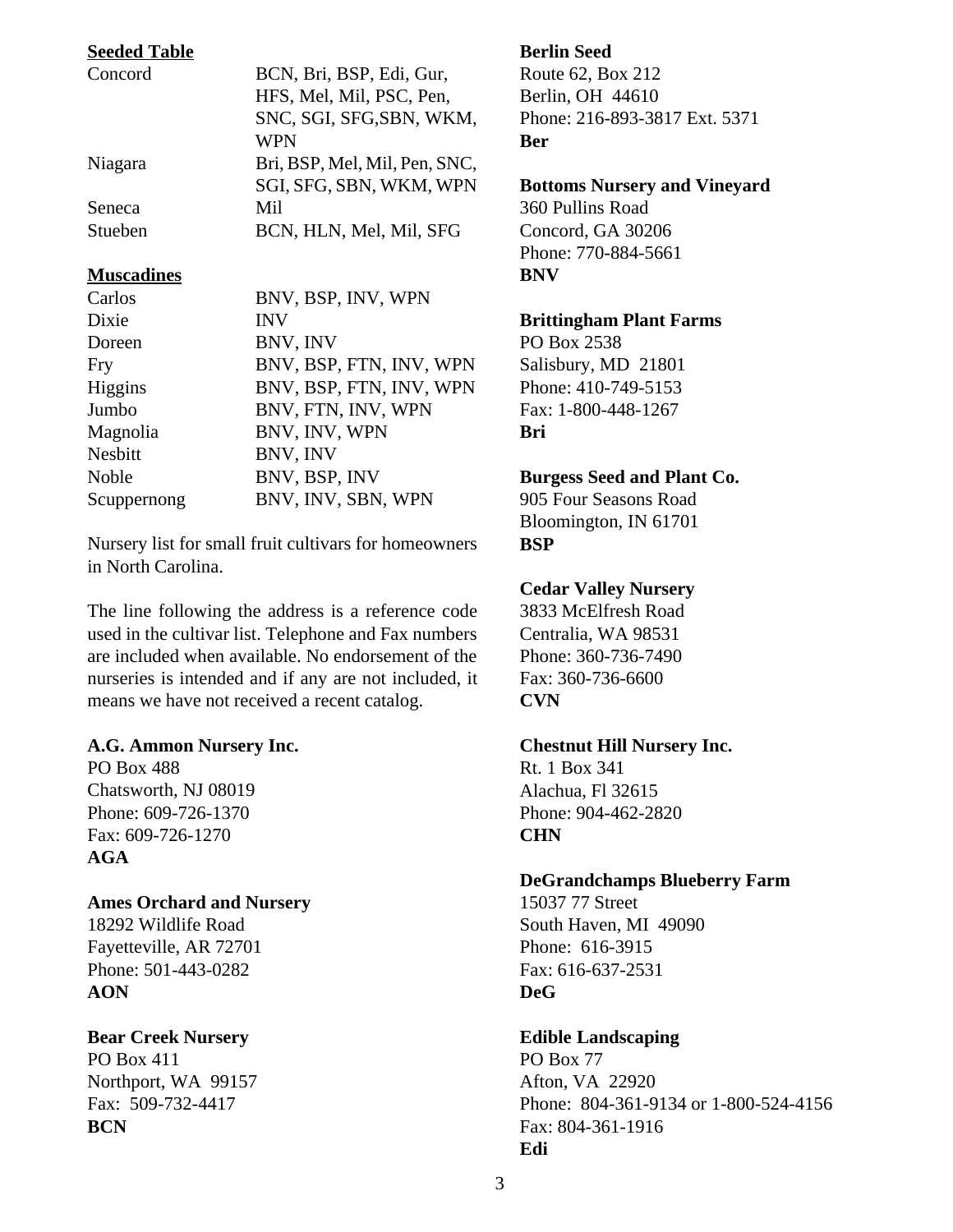### **Enoch's Berry Farm**

Route 2, Box 227 Fouke, AR 71837 Phone: 501-653-2806 **Eno**

### **Fedco Trees**

Box 520 Waterville, ME 04903-0520 Phone: 207-873-7333 **Fed**

### **Fig Tree Nursery**

PO Box 124 Gulf Hammock, FL 32639 Phone: 904-486-2930 **FTN**

# **Finch Blueberry Nursery** P.O. Box 699 Bailey, NC 27807

Phone: 1-800-245-4662 **FBN**

#### **Golden Bough Tree Farm** Marlbank

Ontario, KOK 2L0 Canada **Gol**

### **Gurney's Seed & Nursery Co.** 110 Capital St. Yankton, SD 57079 Phone: 605-665-1930 Fax: 605-665-9718 **Gur**

# **Hartmann's Plantation, Inc.**

PO Box E, 310 60th Street Grand Junction, MI 49056 Phone: 616-253-4281 Fax: 616-253-4457 **Har**

# **Henry Field Seed & Nursery**

415 North Burnett Shenandoan, Iowa 51602 Phone: 605-665-9391 Fax: 605-665-2601 **HFS**

### **Henry Leuthardy Nurseries** Montauk Hwy., Box 666 Long Island, NY 11940 Phone: 516-878-1387 **HLN**

### **Highlander Nursery** Box 177 Pettigrew, AR 72752 **Hig**

# **Ison's Nursery & Vineyards**

Route 1, Box 191 Brooks, GA 30205 Phone: 1-800-733-0324 or 770-599-6970 **INV**

### **Krohne Plant Farms** 64110 94th Ave.

Dowagiac, MI 49047 Phone: 616-424-5423 **KPF**

### **Lewis Strawberry Nursery Inc.** PO Box 24 Rocky Point, NC 28457 Phone: 910-675-9409 **LSN**

### **Louisiana Nursery** Rt. 7 Box 43 Opelousas, LA 70570 Phone: 318-948-3696 **Lou**

### **Mellinger's Inc.** 2310 S. Range Road North Lima, OH 44452 Phone: 330-549-9861 Fax: 330-549-3716 **Mel**

### **Miller Nursery** 5060 W. Lake Road Canandaigua, NY 14424 **Mil**

### **North Star Gardens** 19060 Manning Trail N. Marine, MN 55047 Phone: 612-227-9842 Fax: 612-227-9813 **NSG**